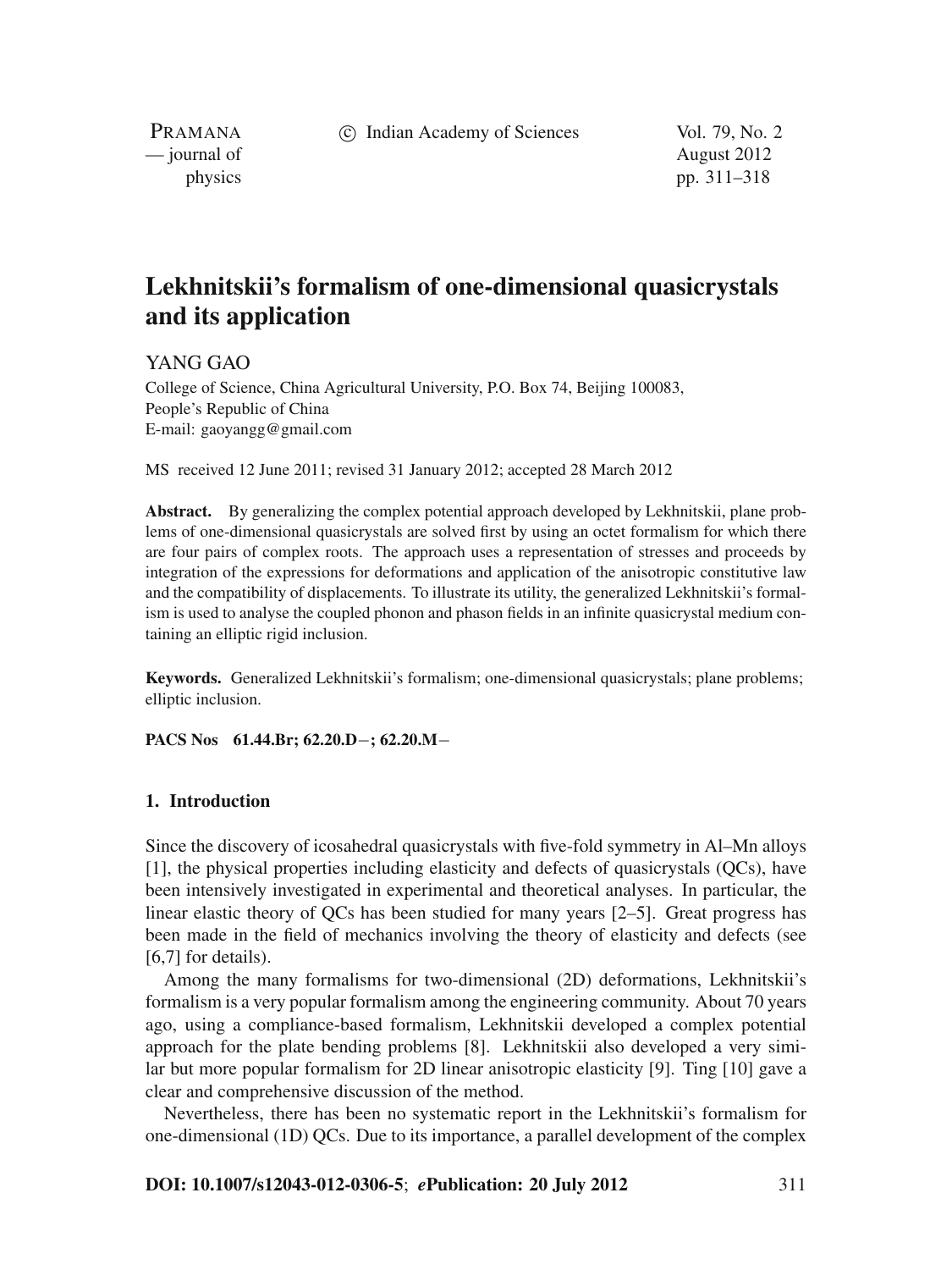potential approach for 1D QCs which are formulated in the present paper should be allowed for applications to a broader class of problems. To illustrate the applications of the generalized Lekhnitskii's formalism developed in the present paper, an elliptic hole and a crack subjected to uniform strains at infinity are investigated.

## **2. Generalized elastic theory of 1D QCs**

He *et al* [11] first found 1D QCs derived from the 2D decagonal QCs in rapidly solidified Al–Ni–Si, Al–Cu–Mn and Al–Cu–Co alloys. A 1D QC refers to a 3D solid structure with periodic arrangement in a plane and quasiperiodic arrangement in the orthogonal direction [12], where phonon and phason fields exist simultaneously. Wang *et al* [5] derived all 31 possible 1D QCs point groups, which can be further categorized into ten Laue classes and six 1D QCs systems: triclinic, monoclinic, orthorhombic, tetragonal, trigonal and hexagonal systems, and obtained a generalized Hooke law for 1D QCs. Recently, the general solutions for 3D problems of 1D QCs were presented by introducing several displacement functions [13,14].

According to the generalized elastic theory [3], the general equations governing the 3D theory of 3D QCs in the absence of body forces can be written as

$$
\varepsilon_{ij} = \frac{1}{2}(\partial_j u_i + \partial_i u_j), \quad w_{3j} = \partial_j w_3,
$$
\n(1)

$$
\partial_j \sigma_{ij} = 0, \quad \partial_j H_{3j} = 0,\tag{2}
$$

$$
\sigma_{ij} = C_{ijkl}\varepsilon_{kl} + R_{ij3l}w_{3l}, \quad H_{3j} = R_{kl3j}\varepsilon_{kl} + K_{3j3l}w_{3l}, \tag{3}
$$

where  $\partial_i = \partial/\partial x_i$ , *i*, *j*, *k*, *l* = 1, 2, 3. Let *u<sub>i</sub>*,  $\sigma_{ij}$  and  $\varepsilon_{ij}$  be, respectively, displacements, stresses and strains in the phonon filed, and  $w_3$ ,  $H_{3j}$  and  $w_3$  be, respectively, those in the phason field.  $C_{ijkl}$  and  $K_{3j3l}$  denote elastic constants in the phonon and phason fields, respectively,  $R_{i j3l}$  denote phonon–phason coupling elastic constants. An alternative expression using  $\sigma_{ij}$  and  $H_{3j}$  as controlling quantities is

$$
\varepsilon_{ij} = \bar{s}_{ijkl}\sigma_{kl} + \bar{r}_{ij3l}H_{3l}, \quad w_{3j} = \bar{r}_{kl3j}\sigma_{kl} + \bar{k}_{3j3l}H_{3l}, \tag{4}
$$

where  $\bar{s}_{ijkl}$  and  $\bar{k}_{3j3l}$  are elastic compliances in the phonon and phason fields, respectively,  $\bar{r}_{i j 3 l}$  are phonon–phason coupling elastic compliances. The moduli in eqs (3) and (4) are obviously related. The material constants have the following symmetries:

$$
\bar{s}_{ijkl} = \bar{s}_{jikl} = \bar{s}_{klij}, \quad \bar{r}_{ij3l} = \bar{r}_{ji3l}, \quad \bar{k}_{3j3l} = \bar{k}_{3l3j}.
$$

Moreover,  $\bar{s}_{ijkl}$  and  $\bar{k}_{3j3l}$  are positive definite in the sense that

$$
\bar{s}_{ijkl}\sigma_{ij}\sigma_{kl} > 0, \quad \bar{k}_{3j3l}H_{3j}H_{3l} > 0.
$$
\n(5)

Introducing the contracted notation  $\sigma_{11} = \sigma_1$ ,  $\sigma_{22} = \sigma_2$ ,  $\sigma_{33} = \sigma_3$ ,  $\sigma_{23} = \sigma_4$ ,  $\sigma_{31} = \sigma_5$ ,  $\sigma_{12} = \sigma_6$ ,  $\varepsilon_{11} = \varepsilon_1$ ,  $\varepsilon_{22} = \varepsilon_2$ ,  $\varepsilon_{33} = \varepsilon_3$ ,  $2\varepsilon_{23} = \varepsilon_4$ ,  $2\varepsilon_{31} = \varepsilon_5$ ,  $2\varepsilon_{12} = \varepsilon_6$ , the generalized Hooke's laws (4) can be rewritten as

$$
\varepsilon_m = \bar{s}_{mn}\sigma_n + \bar{r}_{mj}H_{3j}, \quad w_{3i} = \bar{r}_{ni}\sigma_n + \bar{k}_{ij}H_{3j}, \tag{6}
$$

where  $m, n = 1, 2, ..., 6$ .

#### 312 *Pramana – J. Phys.***, Vol. 79, No. 2, August 2012**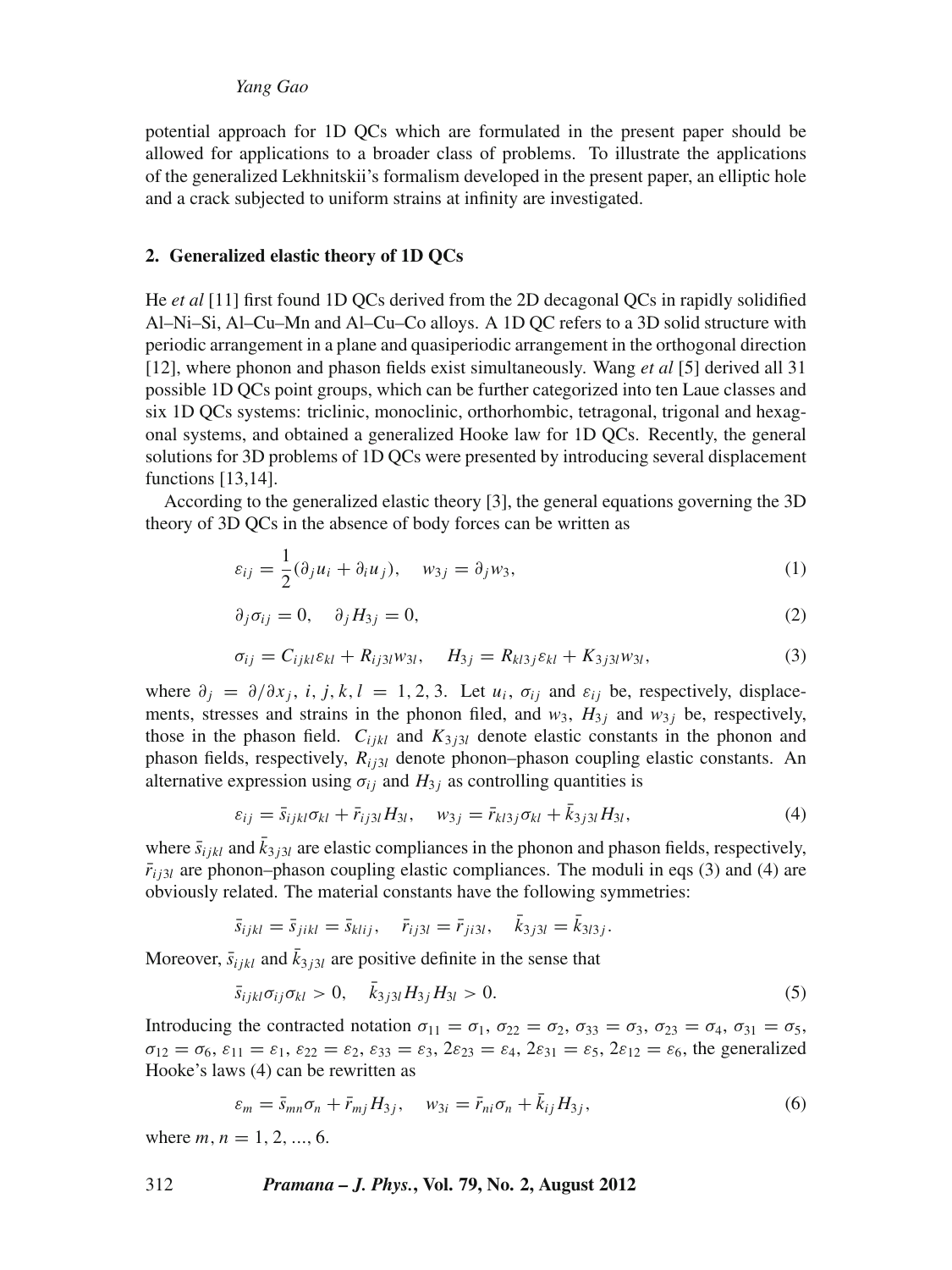For 2D deformations for which the displacements depend on  $x_1$  and  $x_2$  only, eq. (1) is written as

$$
\varepsilon_1 = \partial_1 u_1, \quad \varepsilon_2 = \partial_2 u_2, \quad \varepsilon_3 = 0, \quad \varepsilon_4 = \partial_2 u_3, \quad \varepsilon_5 = \partial_1 u_3,
$$
  
\n $\varepsilon_6 = \partial_1 u_2 + \partial_2 u_1, \quad w_{31} = \partial_1 w_3, \quad w_{32} = \partial_2 w_3, \quad w_{33} = 0.$  (7)

Furthermore, the strain components satisfy the compatibility relations

$$
\partial_2^2 \varepsilon_1 + \partial_1^2 \varepsilon_2 = \partial_1 \partial_2 \varepsilon_6, \quad \partial_2 \varepsilon_5 = \partial_1 \varepsilon_4, \quad \partial_2 w_{31} = \partial_1 w_{32}.
$$
 (8)

The stresses  $\sigma_3$  and  $H_{33}$  are determined by the formula

$$
\sigma_3 = \frac{1}{\bar{r}_{33}^2 - \bar{s}_{33}\bar{k}_{33}} [(\bar{s}_{3p}\bar{k}_{33} - \bar{r}_{p3}\bar{r}_{33})\sigma_p + (\bar{r}_{3\alpha}\bar{k}_{33} - \bar{k}_{3\alpha}\bar{r}_{33})H_{3\alpha}],
$$
  
\n
$$
H_{33} = \frac{1}{\bar{r}_{33}^2 - \bar{s}_{33}\bar{k}_{33}} [(\bar{r}_{p3}\bar{s}_{33} - \bar{s}_{3p}\bar{r}_{33})\sigma_p + (\bar{k}_{3\alpha}\bar{s}_{33} - \bar{r}_{3\alpha}\bar{r}_{33})H_{3\alpha}].
$$
\n(9)

Elimination of  $\sigma_3$  and  $H_{33}$  in eq. (6) leads to

$$
\varepsilon_p = s_{pq}\sigma_q + r_{p\beta}H_{3\beta}, \quad w_{3\alpha} = r_{p\alpha}\sigma_p + k_{\alpha\beta}H_{3\beta}, \tag{10}
$$

where  $p$ ,  $q = 1, 2, 4, 5, 6$  and  $\alpha$ ,  $\beta = 1, 2$ , and  $s_{pq}$ ,  $r_{p\beta}$  and  $k_{\alpha\beta}$  are the reduced elastic compliances in eq. (10)

$$
s_{pq} = s_{qp} = \bar{s}_{pq} + \frac{1}{\bar{r}_{33}^2 - \bar{s}_{33}\bar{k}_{33}} [\bar{s}_{p3}(\bar{s}_{3q}\bar{k}_{33} - \bar{r}_{q3}\bar{r}_{33}) + \bar{r}_{p3}(\bar{r}_{q3}\bar{s}_{33} - \bar{s}_{3q}\bar{r}_{33})],
$$
  
\n
$$
r_{p\beta} = \bar{r}_{p\beta} + \frac{1}{\bar{r}_{33}^2 - \bar{s}_{33}\bar{k}_{33}} [\bar{s}_{p3}(\bar{r}_{3\beta}\bar{k}_{33} - \bar{k}_{3\beta}\bar{r}_{33}) + \bar{r}_{p3}(\bar{k}_{3\beta}\bar{s}_{33} - \bar{r}_{3\beta}\bar{r}_{33})],
$$
  
\n
$$
k_{\alpha\beta} = k_{\beta\alpha} = \bar{k}_{\alpha\beta} + \frac{1}{\bar{r}_{33}^2 - \bar{s}_{33}\bar{k}_{33}} [\bar{r}_{3\alpha}(\bar{r}_{3\beta}\bar{k}_{33} - \bar{k}_{3\beta}\bar{r}_{33}) + \bar{k}_{\alpha3}(\bar{k}_{3\beta}\bar{s}_{33} - \bar{r}_{3\beta}\bar{r}_{33})].
$$

#### **3. The Lekhnitskii's formalism of 1D QCs**

Now extend the Lekhnitskii's formalism [8,9] for elastic solids to 1D QC solids by introducing the following potential function representation:

$$
\sigma_1 = \partial_2^2 U, \quad \sigma_2 = \partial_1^2 U, \quad \sigma_6 = -\partial_1 \partial_2 U,
$$
  
\n
$$
\sigma_5 = \partial_2 \varphi, \quad \sigma_4 = -\partial_1 \varphi,
$$
  
\n
$$
H_{31} = \partial_2 \psi, \quad H_{32} = -\partial_1 \psi,
$$
\n(11)

where  $U(x_1, x_2)$  is the Airy function while  $\psi(x_1, x_2)$  and  $\varphi(x_1, x_2)$  are the stress functions. It can be shown that the equilibrium equations are automatically satisfied by eq.  $(11)$ . Substitution of eq.  $(11)$  into eq.  $(10)$  and then into eq.  $(8)$  yields the differential equations in matrix notation,

$$
LU = 0,\t(12)
$$

*Pramana – J. Phys.***, Vol. 79, No. 2, August 2012** 313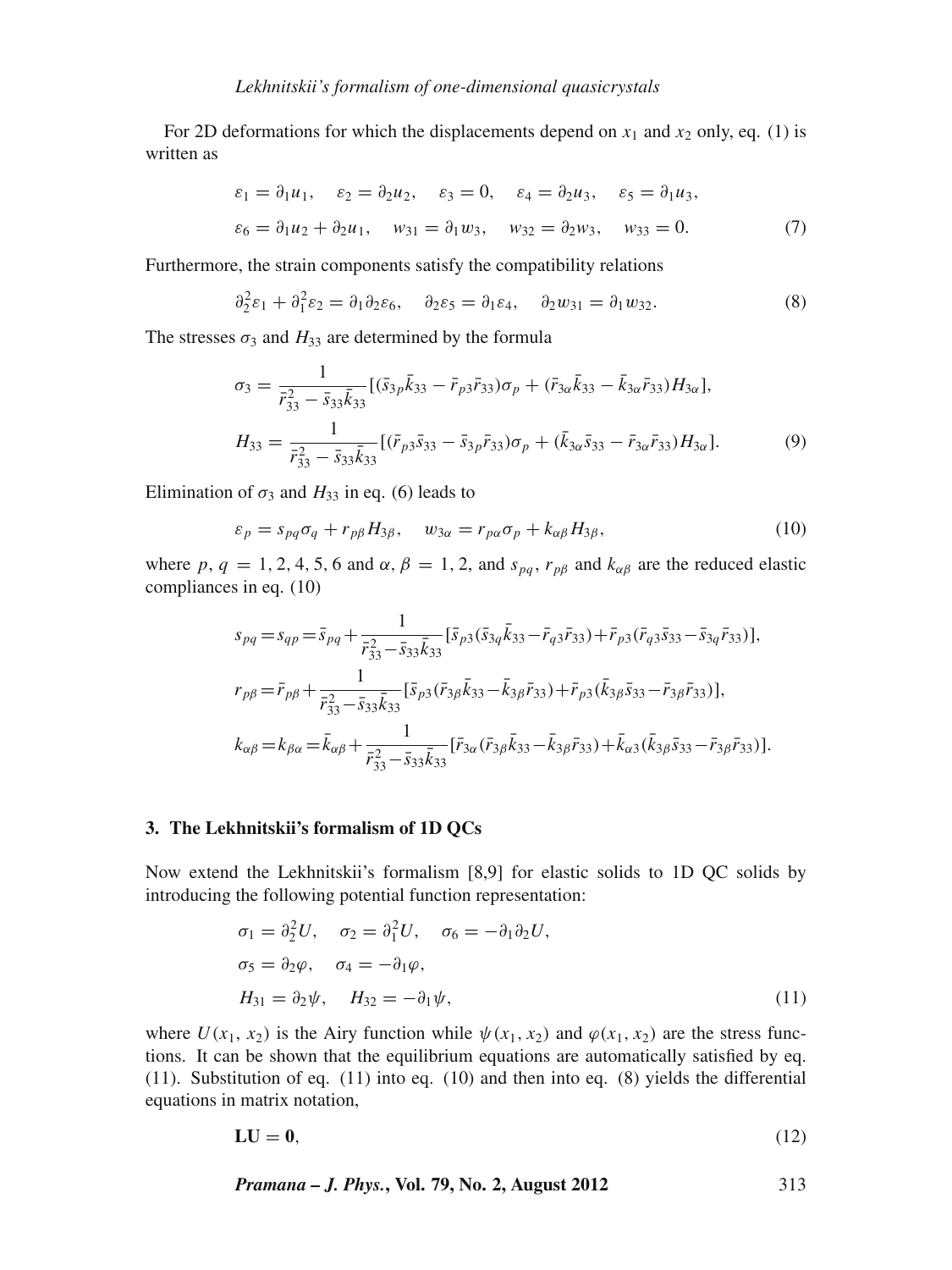where the vector  $\mathbf{U} = [U, \psi, \varphi]^T$  (the superscript T denotes the transpose) and **L** is a 3 × 3 differential operator matrix. The components of **L** are:

$$
L_{11} = s_{22}\partial_1^4 - 2s_{26}\partial_1^3\partial_2 + (2s_{12} + s_{66})\partial_1^2\partial_2^2 - 2s_{16}\partial_1\partial_2^3 + s_{11}\partial_2^4,
$$
  
\n
$$
L_{12} = L_{21} = -r_{22}\partial_1^3 + (r_{21} + r_{62})\partial_1^2\partial_2 - (r_{12} + r_{61})\partial_1\partial_2^2 + r_{11}\partial_2^3,
$$
  
\n
$$
L_{13} = L_{31} = -s_{24}\partial_1^3 + (s_{25} + s_{64})\partial_1^2\partial_2 - (s_{14} + s_{65})\partial_1\partial_2^2 + s_{15}\partial_2^3,
$$
  
\n
$$
L_{22} = k_{22}\partial_1^2 - 2k_{12}\partial_1\partial_2 + k_{11}\partial_2^2,
$$
  
\n
$$
L_{23} = L_{32} = r_{42}\partial_1^2 - (r_{41} + r_{52})\partial_1\partial_2 + r_{51}\partial_2^2,
$$
  
\n
$$
L_{33} = s_{44}\partial_1^2 - 2s_{45}\partial_1\partial_2 + s_{55}\partial_2^2.
$$
  
\n(13)

If we eliminate  $\psi$  and  $\varphi$ , eq. (11) is rewritten with respect to *U* 

$$
(L_{22}L_{33} - L_{23}^2)\psi = (L_{13}L_{23} - L_{12}L_{33})U,
$$
  
\n
$$
(L_{22}L_{33} - L_{23}^2)\varphi = (L_{12}L_{23} - L_{13}L_{22})U,
$$
  
\n
$$
L_0U = 0,
$$
\n(14)

where  $L_0$  is the 'determinant' of the differential operator matrix  $L$ .

The third equation of eq. (14) is a homogeneous differential equation of eighth order. A general solution depends on a composite variable which is a linear combination of  $x_1$ and  $x_2$ . Without loss in generality, we set the coefficient of  $x_1$  in the linear combination to be unity. Thus the solution of eq. (14) will be constituted by means of a function  $U(z)$ 

$$
U = U(z), \quad \psi = \psi(z), \quad \varphi = \varphi(z), \quad z = x_1 + \mu x_2,\tag{15}
$$

where  $z$  is a generalized complex variable and  $\mu$  is a complex parameter to be determined. Insertion of eq. (15) into eq. (14) leads to

$$
(l_{22}l_{33} - l_{23}^2)\psi^{(4)}(z) = (l_{13}l_{23} - l_{12}l_{33})U^{(5)}(z),
$$
  
\n
$$
(l_{22}l_{33} - l_{23}^2)\varphi^{(4)}(z) = (l_{12}l_{23} - l_{13}l_{22})U^{(5)}(z),
$$
  
\n
$$
l_0(\mu) = 0,
$$
\n(16)

where the symbolic ( $)$ <sup>(*n*)</sup> denotes the *n*-differential operator,  $l_0$  is the 'determinant' of **l** and  $l_{ij}$  are the components of **l**,

$$
l_{11} = s_{22} - 2s_{26}\mu + (2s_{12} + s_{66})\mu^2 - 2s_{16}\mu^3 + s_{11}\mu^4,
$$
  
\n
$$
l_{12} = l_{21} = -r_{22} + (r_{21} + r_{62})\mu - (r_{12} + r_{61})\mu^2 + r_{11}\mu^3,
$$
  
\n
$$
l_{13} = l_{31} = -s_{24} + (s_{25} + s_{64})\mu - (s_{14} + s_{65})\mu^2 + s_{15}\mu^3,
$$
  
\n
$$
l_{22} = k_{22} - 2k_{12}\mu + k_{11}\mu^2,
$$
  
\n
$$
l_{23} = l_{32} = r_{42} - (r_{41} + r_{52})\mu + r_{51}\mu^2,
$$
  
\n
$$
l_{33} = s_{44} - 2s_{45}\mu + s_{55}\mu^2.
$$
  
\n(17)

Integration of the first two equations of eq. (16) yields

$$
\psi(z) = \lambda(\mu)U^{(1)}(z), \quad \varphi(z) = \rho(\mu)U^{(1)}(z), \tag{18}
$$

## 314 *Pramana – J. Phys.***, Vol. 79, No. 2, August 2012**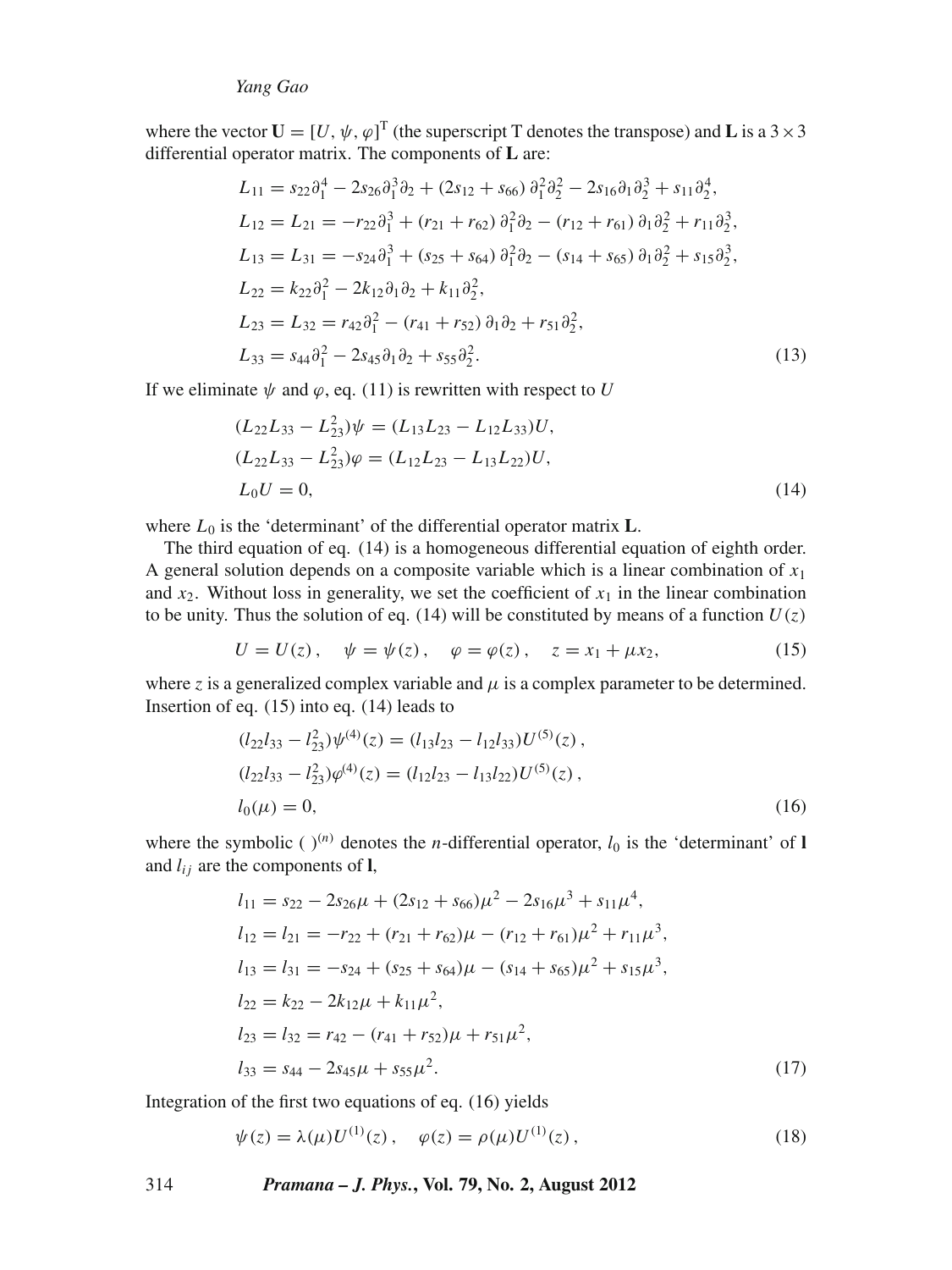where the complex variables  $\lambda$  and  $\rho$  are defined as

$$
\lambda(\mu) = \frac{l_{13}l_{23} - l_{12}l_{33}}{l_{22}l_{33} - l_{23}^2}, \quad \rho(\mu) = \frac{l_{12}l_{23} - l_{13}l_{22}}{l_{22}l_{33} - l_{23}^2}.
$$
\n(19)

The third equation of eq. (16) is the eighth-degree characteristic equation of  $\mu$ . As in the case of anisotropic elastic body [9], the generalized Lekhnitskii's formalism leads to an eighth-degree polynomial with real coefficients in a parameter  $\mu$  whose eight roots  $\mu_t$  ( $t = 1, 2, ..., 8$ ) must be determined in order to effect an elastostatic solution; elastic stability requires that the roots occur in four pairs of complex conjugates. We assume the roots are distinct and let

Im 
$$
\mu_r > 0
$$
,  $\mu_{r+4} = \bar{\mu}_r$ ,  $r = 1, 2, 3, 4$ , (20)

where Re and Im stand for the real and imaginary parts, respectively, and the overbar denotes the complex conjugate.

Once the roots  $\mu_r$  are known, the solution is written as

$$
U = 2\delta_{rR} \operatorname{Re}(U_r), \quad \psi = 2\operatorname{Re}(\lambda_r \phi_r), \quad \varphi = 2\operatorname{Re}(\rho_r \phi_r), \tag{21}
$$

where  $\delta_{ij}$  is the Kronecker delta symbol. The Einstein summation over repeated lower case indices is applied, while capital indices take on the same numbers as the corresponding lower indices but are not summed. Insertion of eq. (21) into eq. (11) yields the stress components

$$
\sigma_1 = 2\text{Re}(\mu_r^2 \phi_r'), \quad \sigma_2 = 2\delta_{rR} \text{Re}(\phi_r'), \quad \sigma_6 = -2\text{Re}(\mu_r \phi_r'),
$$
  
\n
$$
\sigma_5 = 2\text{Re}(\rho_R \mu_r \phi_r'), \quad \sigma_4 = -2\text{Re}(\mu_r \phi_r'),
$$
  
\n
$$
H_{31} = 2\text{Re}(\lambda_R \mu_r \phi_r'), \quad H_{32} = -2\text{Re}(\lambda_r \phi_r'),
$$
\n(22)

where complex function  $\phi_r(z_r) = U'_r(z_r)$  and the superscript prime denotes differentiation with respect to  $z_r$ . It should be noted that the stress components  $\sigma_3$  and  $H_{33}$  can be obtained from eq.  $(9)$ . Substitution of eq.  $(22)$  into eq.  $(10)$  and then into eq.  $(7)$  leads to the displacement components without rigid body displacements,

$$
u_1 = 2\text{Re}(p_r \phi_r), \quad u_2 = 2\text{Re}(q_r \phi_r),
$$
  

$$
u_3 = 2\text{Re}(s_r \phi_r), \quad w_3 = 2\text{Re}(t_r \phi_r),
$$
 (23)

where the complex variables  $p_r$ ,  $q_r$ ,  $t_r$ ,  $s_r$  are given as

$$
p_r = s_{11}\mu_r^2 + s_{12} - s_{14}\rho_r + s_{15}\rho_R\mu_r - s_{16}\mu_r + r_{11}\lambda_R\mu_r - r_{12}\lambda_r,
$$
  
\n
$$
q_r = \frac{1}{\mu_R}(s_{21}\mu_r^2 + s_{22} - s_{24}\rho_r + s_{25}\rho_R\mu_r - s_{26}\mu_r + r_{21}\lambda_R\mu_r - r_{22}\lambda_r t),
$$
  
\n
$$
s_r = s_{51}\mu_r^2 + s_{52} - s_{54}\rho_r + s_{55}\rho_R\mu_r - s_{56}\mu_r + r_{51}\lambda_R\mu_r - r_{52}\lambda_r,
$$
  
\n
$$
t_r = r_{11}\mu_r^2 + r_{21} - r_{41}\rho_r + r_{51}\rho_R\mu_r - r_{61}\mu_r + k_{11}\lambda_R\mu_r - k_{12}\lambda_r.
$$
 (24)

Thus, the plane problem of 1D QCs now reduces to determining the four unknown complex functions  $\phi_r$ , where  $r = 1, 2, 3, 4$ , which satisfy a given boundary condition.

*Pramana – J. Phys.***, Vol. 79, No. 2, August 2012** 315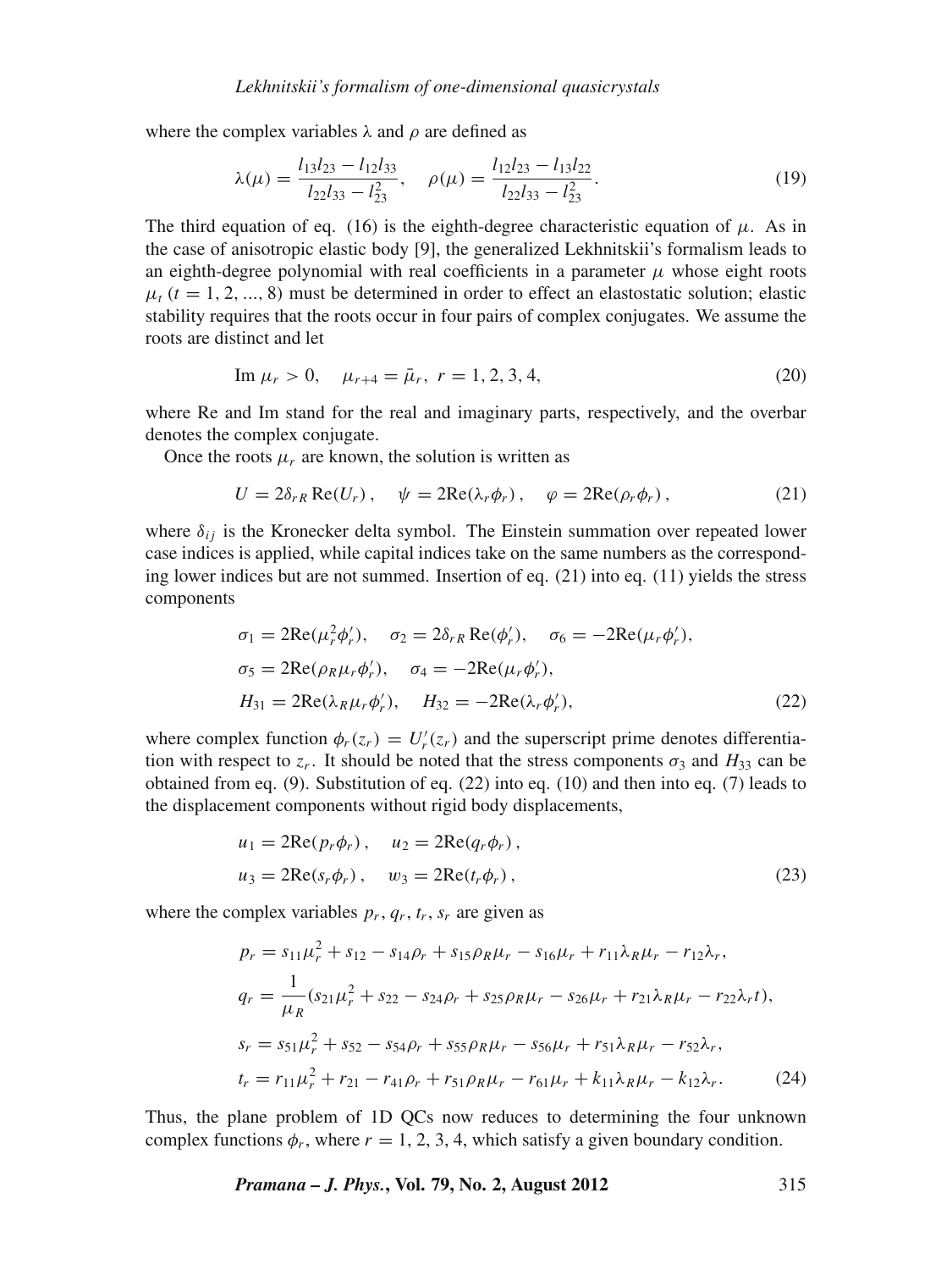#### **4. Elliptic rigid cylinder inclusion**

A QC material is a complex system composed of crystallites, defects (cracks or pores) and inclusions (fibres or particles). The existence of these defects and inclusions greatly affects the optic, magnetic, thermal and mechanical properties of such materials. It is essential to study the 2D problem of a single inclusion in an infinite matrix. In general, this is a classic elastic equilibrium problem of a two-body. Since the pioneering works of Eshelby [15,16] for an ellipsoidal inclusion in which a uniform eigenstrain is prescribed, the inclusion problems continue to attract researchers' attention. Most of the work related to the inclusion problems can be found in the book by Mura and his review articles [17–19].

Consider an infinite anisotropic 1D QC medium containing an elliptic cylinder inclusion which penetrates through the solid along the quasiperiodic direction  $(x_3$ -direction). Let the boundary *L* of the ellipse be given by

$$
x_1 = a\cos\theta, \quad x_2 = b\sin\theta,\tag{25}
$$

where *a* and *b* are the major and minor axes of the ellipse and  $\theta$  is a real parameter. For an elliptic region, one can give a simple function that maps the elliptic region within a unit circle, and thus the solutions of elliptic inclusion can be obtained in closed form. Consider the mapping [9]

$$
z_r = \frac{1}{2} \left[ (a - i\mu_R b)\zeta_r + (a + i\mu_R b)\zeta_r^{-1} \right].
$$
 (26)

Notice that when  $a = b$  we still need the mapping (26) unless  $\mu = i$ . If  $(x_1, x_2)$  is on the elliptic boundary *L*, eq. (26) gives  $\zeta_r = \exp(i\theta)$ . For the region outside the ellipse we obtain from eq. (25)

$$
\zeta_r = \frac{z_r + \sqrt{z_r^2 - a^2 - \mu_r^2 b^2}}{a - i\mu_r b}.
$$
\n(27)

Thus the mapping is one-to-one for points outside the ellipse in the  $z_r$ -plane to points outside the unit circle in the  $\zeta$  *r*-plane.

We consider a generalized 2D problem of 1D QC medium containing an elliptic inclusion. The QC medium undergoes uniform phonon strains  $\varepsilon_p^{\infty}$  and uniform phason strains  $w_{3\alpha}^{\infty}$  at infinity. The associated stresses are denoted by  $\sigma_p^{\infty}$  and  $H_{3\alpha}^{\infty}$  which are determined from eq. (3). Therefore, we assume that both the stresses and strains applied at infinity are known.

The gradient of the phonon displacement field figures out the local rearrangement of atoms in a cell in QCs. External forces are needed to drive the atoms through barriers when they make local rearrangement in a cell, such that, besides the conventional body forces and surface forces in the physical space  $E_{\parallel}^3$ , the generalized body forces and surface forces in the perpendicular space  $E_{\perp}^3$  should be introduced in the elasticity of QCs. Similarly, in addition to the conventional stress components  $\sigma_{ij}$ ,  $H_{ij}$  describe the stress components along the  $x_i$  direction in  $E_{\perp}^3$  acting on the surface orthogonal to the  $x_j$ direction in  $E_{\parallel}^3$ .

The displacements  $u_i^{\infty}$  and  $w_3^{\infty}$  which produce the given constant strains can be written in the simplified form

$$
\langle u_1^{\infty}, u_2^{\infty}, u_3^{\infty}, w_3^{\infty} \rangle = x_1 \langle \varepsilon_1^{\infty}, 0, \varepsilon_5^{\infty}, w_{31}^{\infty} \rangle + x_2 \langle \varepsilon_6^{\infty}, \varepsilon_2^{\infty}, \varepsilon_4^{\infty}, w_{32}^{\infty} \rangle.
$$
 (28)

316 *Pramana – J. Phys.***, Vol. 79, No. 2, August 2012**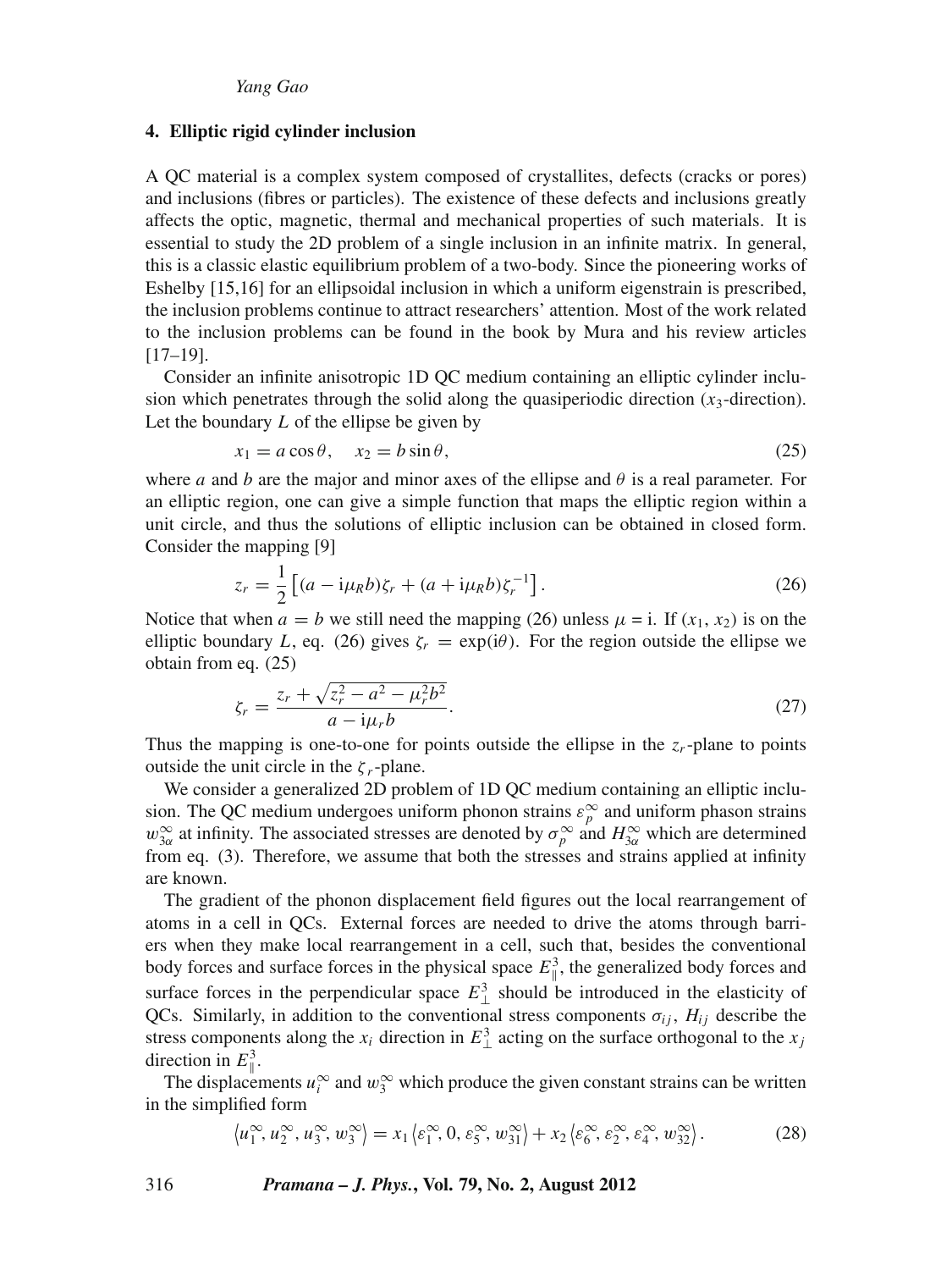The displacements are unique up to a rigid-body translation and rotation. In the above, we have assumed no translation and no rotation of the *x*1-axis which explains the zero element in the right side of eq. (28).

The generalized displacement components in eq. (23) have the following form:

$$
\langle u_1, u_2, u_3, w_3 \rangle = \langle u_1^{\infty}, u_2^{\infty}, u_3^{\infty}, w_3^{\infty} \rangle + 2 \text{Re} \langle p_r, q_r, s_r, t_r \rangle \phi_r. \tag{29}
$$

If the ellipse is a rigid inclusion with vanishing elastic displacement, we have  $u_1 = u_2$  $u_3 = w_3 = 0$  on *L*.

$$
2\text{Re}\langle p_r, q_r, s_r, t_r \rangle \phi_r(t) = -\frac{1}{2} \left[ a \left( t + \frac{1}{t} \right) \langle \varepsilon_1^{\infty}, 0, \varepsilon_5^{\infty}, w_{31}^{\infty} \rangle \right.-ib \left( t - \frac{1}{t} \right) \langle \varepsilon_6^{\infty}, \varepsilon_2^{\infty}, \varepsilon_4^{\infty}, w_{32}^{\infty} \rangle \right].
$$
 (30)

Taking the operator  $dt/(t - \zeta_r)$  on both sides of eq. (30), and then integrating around the boundary of the unit circle, one obtains

$$
\phi_r(\zeta_R) = -\frac{1}{2} [a \langle \varepsilon_1^{\infty}, 0, \varepsilon_5^{\infty}, w_{31}^{\infty} \rangle + i b \langle \varepsilon_6^{\infty}, \varepsilon_2^{\infty}, \varepsilon_4^{\infty}, w_{32}^{\infty} \rangle] \zeta_r^{-1} \langle p_r, q_r, s_r, t_r \rangle^{-1}.
$$
\n(31)

Thus the complex functions  $\phi_r$  can be solved from eq. (31).

 $\sim$ 

It is well known that the elliptic rigid inclusion is the basis of the rigid line inclusion in elastic analysis. When the elliptic rigid inclusion degenerates into a rigid line inclusion by taking certain limit, i.e.,  $b = 0$ , then eq. (31) becomes

$$
\phi_r(z_R) = -\frac{1}{2} \langle \varepsilon_1^{\infty}, 0, \varepsilon_5^{\infty}, w_{31}^{\infty} \rangle \left( z_R - \sqrt{z_R^2 - a^2} \right) \langle p_r, q_r, s_r, t_r \rangle^{-1}.
$$
 (32)

The explicit expressions for the displacement field can be obtained by substituting eq. (32) into eq. (29)

$$
\langle u_1, u_2, u_3, w_3 \rangle = x_1 \langle \varepsilon_1^{\infty}, 0, \varepsilon_5^{\infty}, w_{31}^{\infty} \rangle + x_2 \langle \varepsilon_6^{\infty}, \varepsilon_2^{\infty}, \varepsilon_4^{\infty}, w_{32}^{\infty} \rangle - \langle \varepsilon_1^{\infty}, 0, \varepsilon_5^{\infty}, w_{31}^{\infty} \rangle \times \text{Re} \left\{ \langle p_r, q_r, s_r, t_r \rangle \left( z_R - \sqrt{z_R^2 - a^2} \right) \langle p_r, q_r, s_r, t_r \rangle^{-1} \right\}.
$$
(33)

The analytical solutions of the strain field can be given through eqs (7) and (33) as follows:

$$
\langle \varepsilon_1, \varepsilon_6', \varepsilon_5, w_{31} \rangle = \langle \varepsilon_1^{\infty}, 0, \varepsilon_5^{\infty}, w_{31}^{\infty} \rangle
$$
  
\n
$$
\times \text{Re} \left\{ \langle p_r, q_r, s_r, t_r \rangle \frac{z_R}{\sqrt{z_R^2 - a^2}} \langle p_r, q_r, s_r, t_r \rangle^{-1} \right\},
$$
  
\n
$$
\langle \varepsilon_6'', \varepsilon_2, \varepsilon_4, w_{32} \rangle = \langle \varepsilon_6^{\infty}, \varepsilon_2^{\infty}, \varepsilon_4^{\infty}, w_{32}^{\infty} \rangle + \langle \varepsilon_1^{\infty}, 0, \varepsilon_5^{\infty}, w_{31}^{\infty} \rangle
$$
  
\n
$$
\times \text{Re} \left\{ \langle p_r, q_r, s_r, t_r \rangle \left( \frac{\mu_R z_R}{\sqrt{z_R^2 - a^2}} - \mu_R \right) \langle p_r, q_r, s_r, t_r \rangle^{-1} \right\},
$$
  
\n(34)

*Pramana – J. Phys.***, Vol. 79, No. 2, August 2012** 317